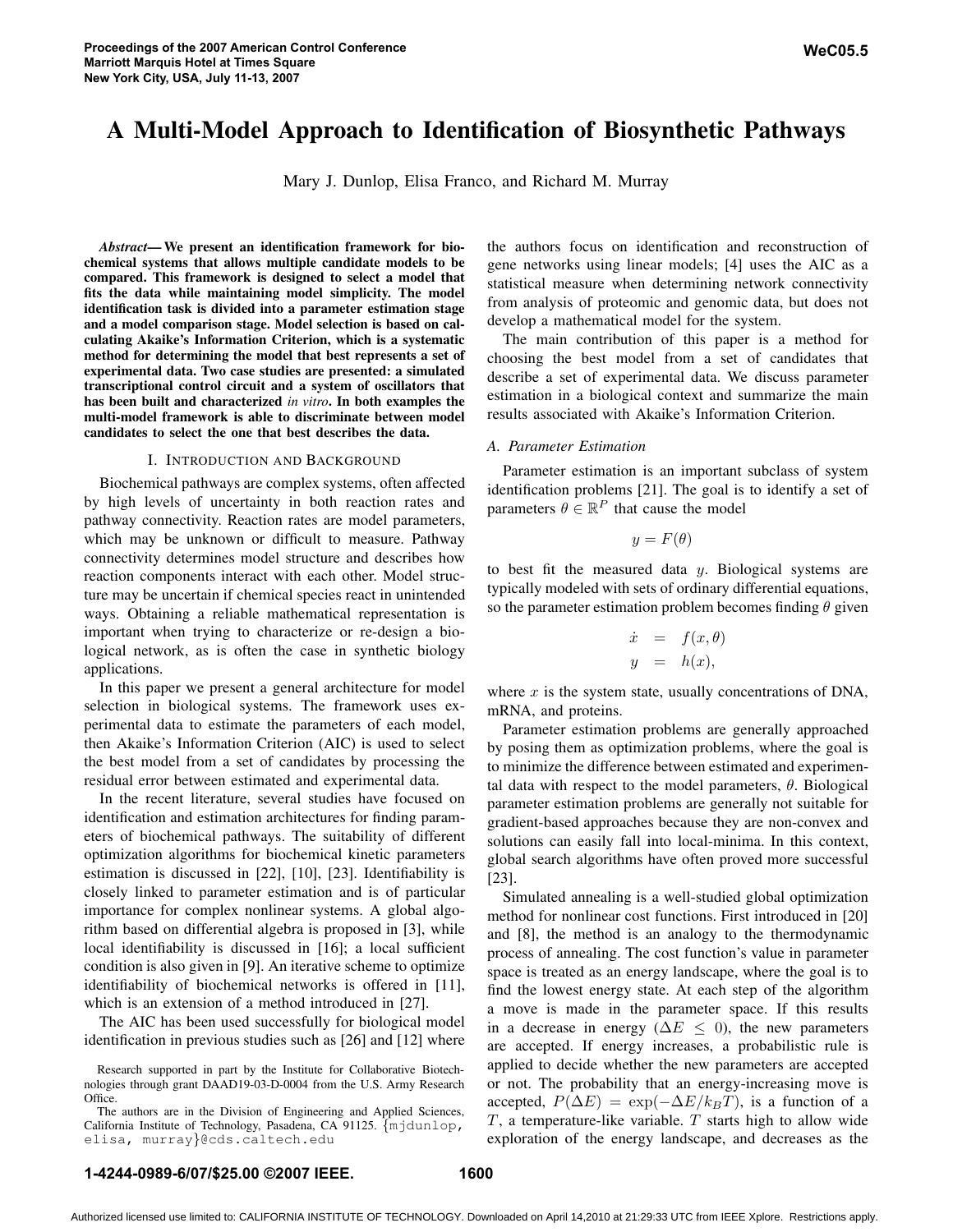optimization proceeds to allow for fine tuning. Allowance of occasional energy-increasing moves is what keeps the optimization from getting stuck in local minima.

Simulated annealing has been used successfully in [6] and [22] to estimate the parameters of ODE based models of biochemical systems.

## *B. The Akaike Information Criterion*

AIC is a method for model selection that trades off fitting the data well and maintaining model simplicity. Given a set of experimental data y, and a set of candidate models  $\mathcal{M} = \{M_1, ..., M_m\}$  to fit the data, each characterized by a parameter vector  $\theta_i$  of size  $P_i$ , AIC [1] is a systematic procedure for solving the model selection problem. This method bridges the gap between information and likelihood theory by offering an estimate of the Kullback-Leibler (KL) distance [19] based on a maximized log likelihood value. Suppose the true process (which has no parameters) is described by  $y = G(z)$ , where z is a random variable and y is our measurement set. If  $G(z)$  is approximated by model candidate  $M(z|\theta)$ , which depends on a parameter vector  $\theta$ , then the loss of information introduced by the approximation can be measured with the KL distance

$$
I(G, M) = \int G(z) \log \left( \frac{G(z)}{M(z|\theta)} \right) dz.
$$
 (1)

This distance does not satisfy all the properties of a metric, but represents a well-defined concept of "distance" between the model and reality. If the model parameters need to be estimated and the true process is unknown, (1) cannot be directly computed. Rewriting it as

$$
I(G, M) = \int G(z) \log(G(z)) dz
$$
  
- 
$$
\int G(z) \log(M(z|\theta)) dz,
$$
 (2)

the first term is constant across models, so an estimate of (1) is based only on the second term, which is a relative KL distance. Denoting the parameter estimates as  $\hat{\theta}$ , given model M and a set of data y, Akaike [1] found that this relative KL distance is approximated by a biased function of the log likelihood of the estimation process:

$$
AIC(G, M) = -2\log(\mathcal{L}(\hat{\theta}|y)) + 2P,
$$
 (3)

where  $\mathcal L$  denotes the log likelihood function (the factor 2 was introduced for historical reasons). The term  $2P$  is the estimated bias.

If  $M(z|\theta)$  is a candidate  $M_i(z|\theta_i) \in \mathcal{M}$ , the model selection process can be stated as

$$
\min_{M_i \in \mathcal{M}} AIC(G, M_i) = -2\log(\mathcal{L}(\hat{\theta}_i|y)) + 2P_i.
$$
 (4)

The above criterion can be enhanced depending on the size  $N$  of the data set  $y$  and of the number of parameters. In particular, if  $N/\max_i P_i > 40$ , a second-order bias correction can be used [13]. For large sample sizes, an improvement to AIC was obtained with Takeuchi's TIC [25] that eliminates the bias-adjustment term.

Based on AIC weighting, there are several ways to proceed to multi-model inference [7], including ranking and scaled relative plausibility of the available models, model-averaged parameter estimates, and estimates of sampling variances not conditioned on any particular model.

It is very important to notice that the AIC value associated with each model does not have an absolute meaning: it is rather its size relative to the minimum AIC in the set of candidates that allows model ranking. For each model, the quantity  $\Delta_i = AIC(G, M_i) - \min_i AIC(G, M_i)$  will be examined.

The relative likelihood  $\mathcal{L}(\hat{\theta}_i|y)$  of a model  $M_i$ , given the data, is proportional to  $\exp(-\Delta_i/2)$ ; normalization over all sets of models yields the so-called Akaike weights:

$$
w_i = \frac{\exp\left(-\Delta_i/2\right)}{\sum_{j=1}^m \exp\left(-\Delta_j/2\right)}.\tag{5}
$$

Each  $w_i$  weights the evidence in favor of model i being the actual KL best model for the situation.

## II. METHODS

We integrate parameter estimation and Akaike's model selection criterion. For a given set of data, parameter estimation is performed for each candidate model  $M_i$ . Next, the AIC is calculated for all candidate models  $M_1, ..., M_m$ . The model with the lowest AIC value is the one that best describes the experimental data, in the KL sense, according to (4). Fig. 1a shows the multi-model identification method.

Parameter estimation is performed by using Adaptive Simulated Annealing [14] to solve the optimization problem

$$
\max_{\tilde{\theta}} \sum_{i} \|y_i^{est}(\tilde{\theta}) - y_i^{exp}\|_2
$$
\n(6)

\nsubject to  $\theta_L \leq \tilde{\theta} \leq \theta_U$ .

 $y_i^{exp} \in \mathbb{R}^N$  is a vector of experimental data at N time points associated with output  $i$ . The optimization variables for the simulated annealing algorithm are the estimated parameters  $\tilde{\theta}$ , which are constrained to physically realistic values by lower bounds  $\theta_L \in \mathbb{R}^P$  and upper bounds  $\theta_U \in \mathbb{R}^P$ . The estimated data  $y_i^{est}$  are found by numerically integrating the model ODEs with the estimated parameters. The algorithm is described in Fig. 1b.

The calculation of AIC for a certain model  $M_i$  is in general straightforward [21], [7]. If the estimated parameter vector resulting from the optimization problem (6) is  $\hat{\theta}_i$ , and the associated error  $\epsilon_i = y_i^{est}(\hat{\theta}) - y_i^{exp}$  is assumed to be Gaussian with constant variance, AIC is given by:

$$
AIC_i = \frac{1}{2} \log \left[ \sum_{j=1}^{N} \epsilon_i(j)^T \epsilon_i(j) \right] + \frac{1}{2}
$$

$$
+ \frac{1}{2} \log 2\pi + \frac{P_i}{N}.
$$

Different expressions for AIC can be found when the error is assumed to have other probability distributions. This is an important consideration for biological noise sources, which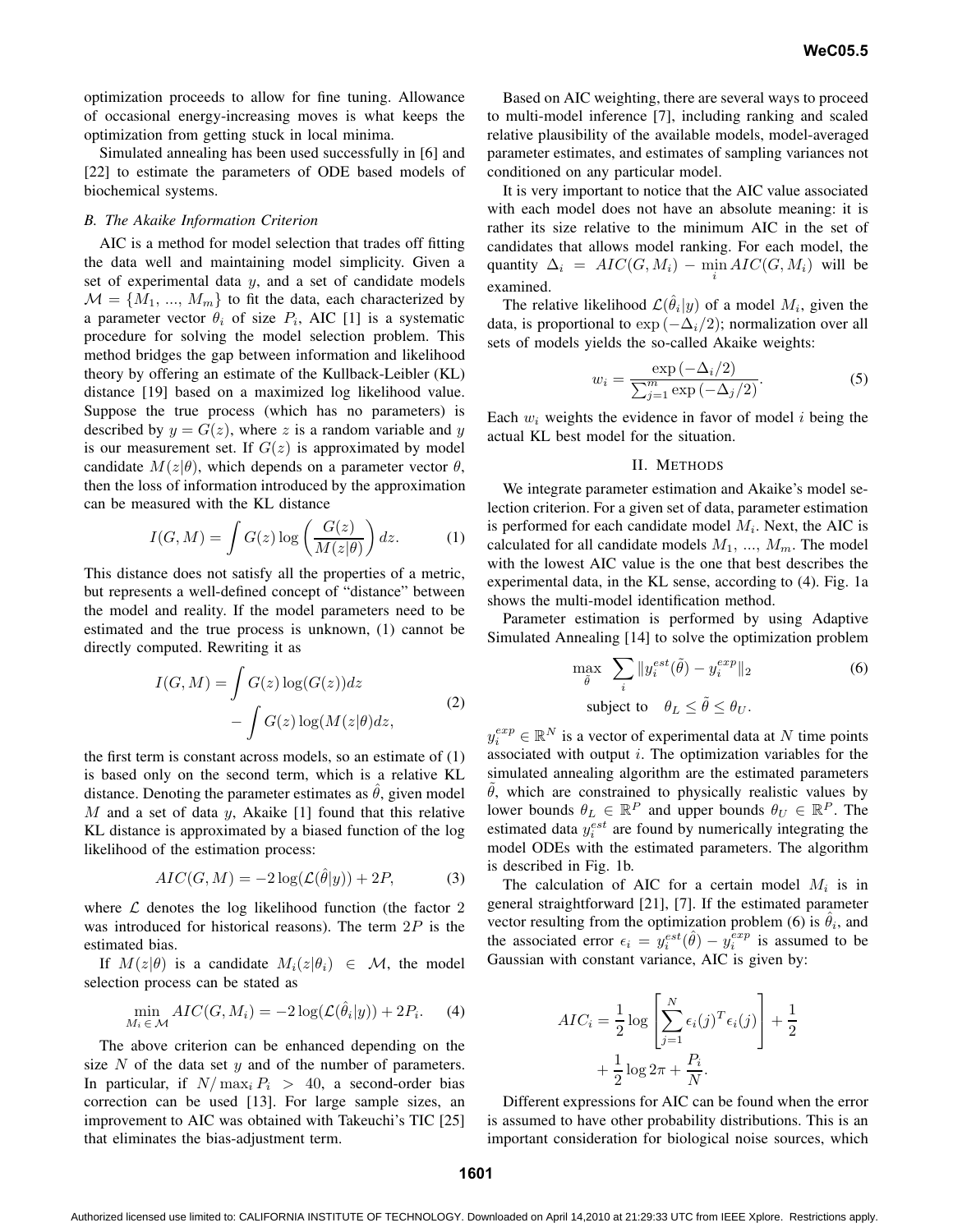

Fig. 1. Overview of the Multi-Model Approach. a) Experimental data is compared with the results of the parameter estimation for each of the  $m$ models. The error between the estimated and experimental data is used to calculate the AIC for each model. The model with the smallest AIC value is the best of the candidate models. b) Parameter estimation is performed by minimizing the error between estimated and experimental data.

may not be accurately represented by Gaussian distributions. For example, it was found in [24] that cellular processes are best modeled with log-normal noise. The AIC method can be used not only for model structure selection, but also for determining which stochastic properties best describe the system.

#### III. RESULTS

The multi-model identification method is applied to two example problems, both involving discrimination between different types of network connectivity. The first example is a simulated transcriptional regulatory network, the second example uses data from a set of oscillators that have been constructed *in vitro*.

#### *A. Three Types of Transcriptional Control*

Three types of transcriptional control are possible in genetic regulation: activation, repression, and no regulation. If  $A$  is a transcription factor, a protein that can regulate expression of  $B$ , then the following equations can be used to describe these three cases:

$$
\dot{A} = \alpha_0 - \beta A
$$
  
\n
$$
\dot{B} = \begin{cases}\n\alpha_0 - \beta B & \text{no regulation} \\
\alpha_0 + \frac{\alpha A^n}{1 + A^n} - \beta B & \text{activation} \\
\alpha_0 + \frac{\alpha}{1 + A^n} - \beta B & \text{repression}\n\end{cases}
$$

 $\alpha_0$  is the basal transcription rate,  $\alpha$  is the transcription rate that is regulated by the transcription factor  $A$ ,  $n$  is the Hill coefficient, and  $\beta$  is the protein degradation rate [2]. A and B are protein concentrations. The model states are  $x_1 = A$ ,  $x_2 = B$  and we assume that both states are measurable. The parameters are  $\theta = [\alpha, \beta, n]$  and we set  $\alpha_0 = 0.001$ .

The "experimental" data for this example are simulated numerically for the three types of network connections. Gaussian white noise with covariance  $V$ diag( $[0.05^2 \ 0.05^2]$ ) is added to both states to simulate measurement noise. For each set of experimental data we evaluate the three models  $M_1$  = no regulation,  $M_2$  = activator, and  $M_3$  = repressor with the multi-model identification algorithm. The number of parameters associated with each model is  $P_1 = 2$ ,  $P_2 = 3$ , and  $P_3 = 3$ .

Fig. 2 shows an example of how the parameter estimates change. Although the estimates tend towards the actual parameter values, there are large variations as the parameter space is explored. These data are from the beginning of the parameter search process.



Fig. 2. Example of parameter estimation. The blue line is the parameter estimate at each cost function evaluation. The red line is the actual parameter value used to simulate the experimental data. The three parameters  $\alpha$ ,  $\beta$ , and  $n$  are estimated. Only the first 7% of the cost function evaluations are shown.  $\theta_L = [0, 0, 0], \theta_U = [100, 100, 100].$ 

Fig. 3 compares experimental and estimated data after parameter estimation is complete. These data are used to calculate the  $\Delta$  AIC values, which are listed in Table I. The associated weights are given in Table II.

|              | <b>None</b> | Act  | Rep  |  |  |
|--------------|-------------|------|------|--|--|
| $M_1$ = None | 0.0         | 0.88 | 3.91 |  |  |
| $M_2$ = Act  | 0.0         | 0.0  | 2.39 |  |  |
| $M_3$ = Rep  | 0.0         | 0.85 | 0.0  |  |  |
| ABLE.        |             |      |      |  |  |

∆ AIC VALUES FOR 3 CIRCUIT NETWORK DISCRIMINATION

|              | None  | Act   | Rep   |  |
|--------------|-------|-------|-------|--|
| $M_1$ = None | 0.334 | 0.281 | 0.099 |  |
| $M_2$ = Act  | 0.333 | 0.435 | 0.210 |  |
| $M_3$ = Rep  | 0.333 | 0.284 | 0.692 |  |
| TABLE II     |       |       |       |  |

WEIGHT VALUES  $(w_i)$  FOR 3 CIRCUIT NETWORK DISCRIMINATION

For the activation and repression experimental data, the respective models are identified as being the most likely candidates based on their weight values  $w_i$ . The no regulation

**1602**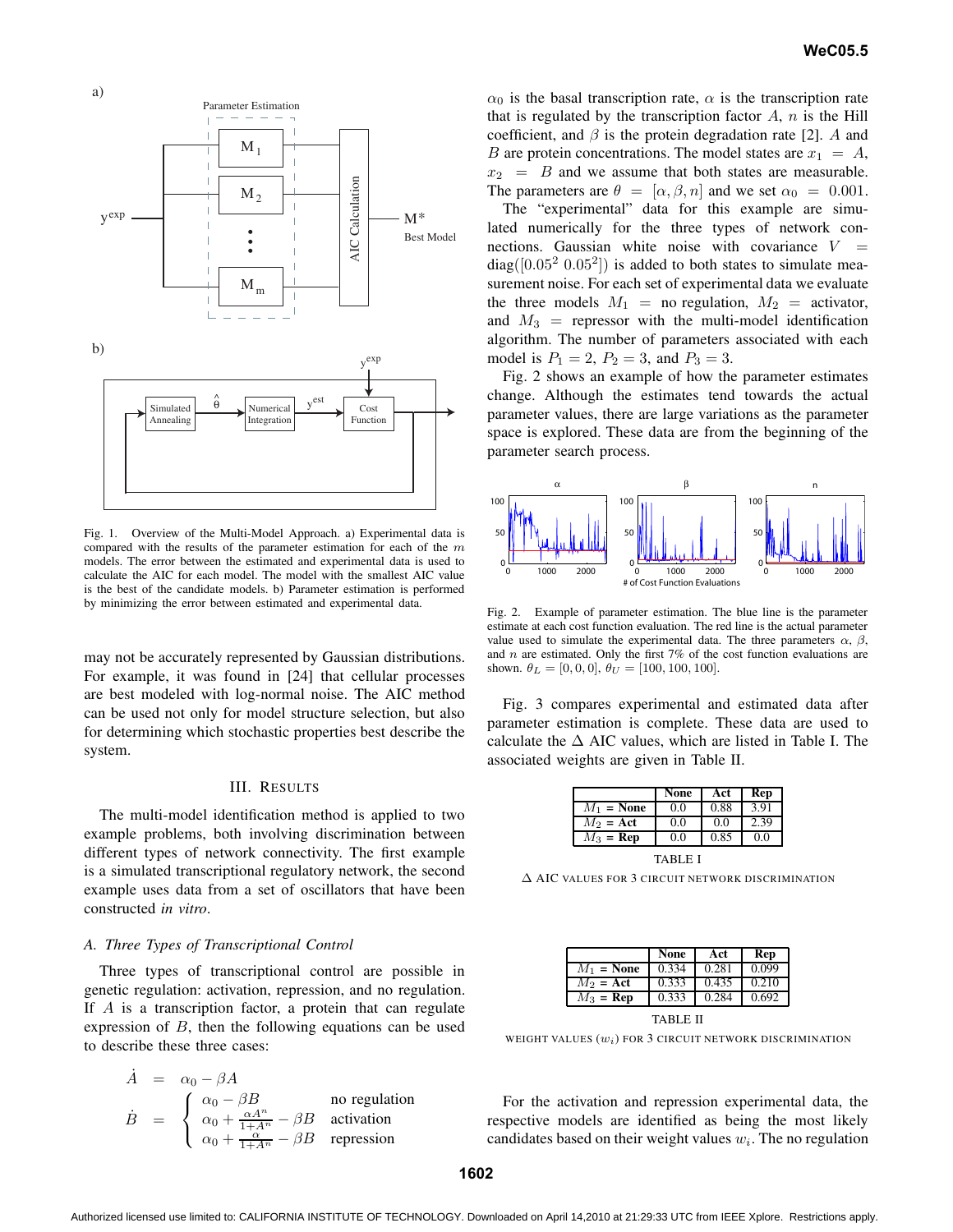

Fig. 3. Estimated and experimental data for 3-circuit network discrimination. Plots shows protein concentration versus time for the two states, A and B, versus time. Each column uses different experimental data. Each row tests a different model.

data can be fit well by all the models. This is because the model  $M_1$  is a subset of models  $M_2$  and  $M_3$  if  $\alpha = 0$ . Indeed, in the parameter estimation stage the value of  $\alpha$  is estimated to be very small.

#### *B. In vitro Oscillators*

*In vitro* circuits are a subclass of synthetic circuits that arose from the need to better understand the regulatory capabilities that nucleic acids have within a cell [17], [18], [15]. Biological parts, such as DNA, RNA, and enzymes are combined in a biochemical reaction that is similar to what happens within a cell, but without the added complexity of interactions with other cellular components. *In vitro* versions of transcriptional circuits can be built by designing short (30- 100 base pair) DNA template strands that can interact with their RNA products and with other short DNA molecules.

In this example we consider two versions of a transcriptional oscillator developed by Kim [17]: a basic two node oscillator and a two node oscillator with positive feedback, shown in Fig. 4a and b. The genetic components of the basic two node oscillator are graphically described in Fig. 4c: two DNA templates, denoted  $x_1$  and  $x_8$ , are partially incomplete in the promoter region. In order for RNAP to bind and initiate transcription of the two mRNA strands,  $x_4$  and  $x_{10}$ , the single stranded DNA activators  $x_2$  and  $x_9$  need to bind and complete the templates. Oscillations arise because  $x_2$  also binds to its complementary molecule  $x_3$ . When  $x_{10}$  is in excess,  $x_3$  and  $x_{10}$  form a hybrid double stranded complex, freeing  $x_2$ , which binds to  $x_1$  and allows for transcription of  $x_4$ . On the other hand, when  $x_4$  is in excess, the activator  $x_9$  is stripped off of  $x_8$ , decreasing the amount of  $x_{10}$  in solution. The hybridization reactions  $(x_3 \text{ and } x_{10}, x_4 \text{ and } x_{11})$  $x_9$ ) are favored in competitive binding. RNaseH is an enzyme that degrades the hybrid complexes, breaking down the RNA and releasing the single stranded DNA.

The oscillations are measured with fluorescent molecules that are integrated within the strands of interest. If a quencher is not in their proximity, the fluorophores emit light in a know emission/absorption spectrum. Fluorescence measurements corresponding to the concentration of the incomplete DNA templates  $x_1$  and  $x_8$  are measured  $(y = [x_1, x_8])$ .

The two node oscillator can be modeled with the set of ODEs and algebraic equations (7)–(9). The state variables are concentrations of the DNA and RNA molecules. Mass action (hybridization) and Michaelis-Menten (RNAP, RNaseH activity) reactions are present; the kinetic rates are denoted  $p_i$ , and are the parameters to be estimated.

$$
\frac{dx_1}{dt} = -p_7x_1x_2 + p_{11}x_5x_3
$$
\n
$$
\frac{dx_2}{dt} = -p_7x_2(x_1 + x_{16}) - p_{10}x_2x_3 + p_9x_6x_4
$$
\n
$$
\frac{dx_3}{dt} = \frac{p_6}{p_5}Hx_7 - p_{10}x_2x_3 - p_8x_4x_3 - p_{11}x_3(x_5 + x_{17})
$$
\n
$$
\frac{dx_4}{dt} = \frac{p_{13}}{p_{12}}R(x_{11} + x_{15}) + \frac{p_{15}}{p_{14}}Rx_8 + \frac{p_{29}}{p_{28}}Rx_{17}
$$
\n
$$
+ \frac{p_{31}}{p_{30}}Rx_{16} - p_8x_4x_3 - p_9x_6x_4
$$
\n
$$
\frac{dx_8}{dt} = -p_{18}x_8(x_9 + x_{14}) + p_{20}x_{11}x_{10}
$$
\n
$$
\frac{dx_9}{dt} = -p_{19}x_9(x_{10} + x_{13}) - p_{18}x_8x_9 + p_{23}x_{14}
$$
\n
$$
\frac{dx_{10}}{dt} = \frac{p_2}{p_1}Rx_5 + \frac{p_4}{p_3}Rx_1 - p_{19}x_{10}(x_9 + x_{14})
$$
\n
$$
- p_{20}x_{11}x_{10}
$$
\n
$$
\frac{dx_{13}}{dt} = -p_{32}x_{13}(x_9 + x_{11}) + p_{23}(x_{14} + x_{15})
$$
\n
$$
+ p_{19}x_{14}x_{10}
$$
\n
$$
\frac{dx_{14}}{dt} = \frac{p_{17}}{p_{16}}H x_{12} + p_{32}x_{9}x_{13} - p_{23}x_{14} - p_{19}x_{14}x_{10}
$$
\n
$$
- p_{18}x_8x_{14}
$$
\n
$$
\frac{dx_{15}}{dt} = p_{32}x_{11}x_{13} - p_{23}x_{15} + p_{18}x_8x_{14}
$$
\n<math display="block</math>

$$
R = RNAP_{tot}/(1 + \frac{x_5}{p_1} + \frac{x_1}{p_3} + \frac{(x_{11} + x_{15})}{p_{12}} + \frac{x_8}{p_{14}} + \frac{x_{17}}{p_{28}} + \frac{x_{16}}{p_{30}})
$$
  
\n
$$
H = RNaseH_{tot}/(1 + \frac{x_7}{p_5} + \frac{x_{12}}{p_{16}})
$$
\n(8)

**1603**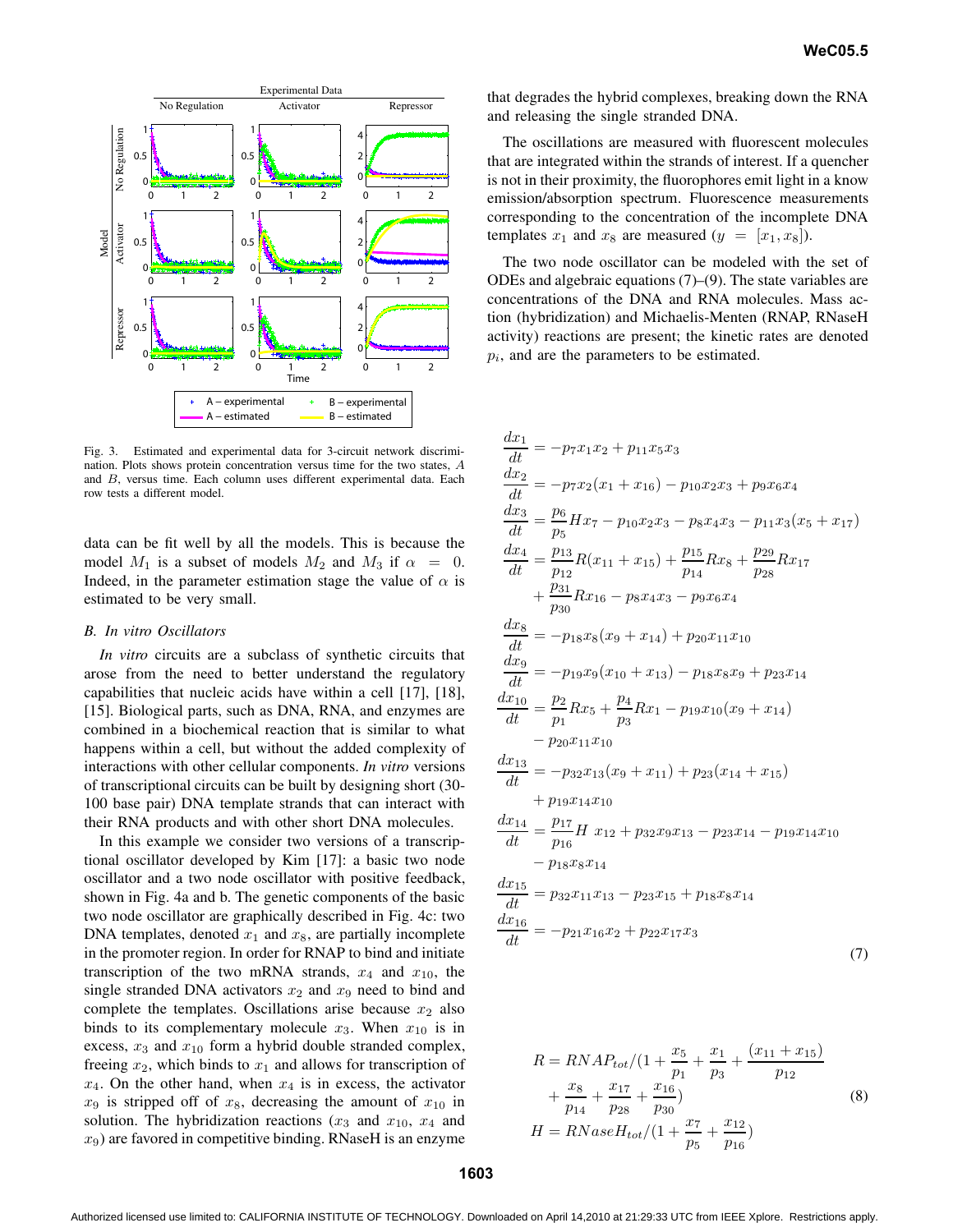$$
0 = x_{16} + x_{17}
$$
  
\n
$$
0 = x_1 + x_5
$$
  
\n
$$
0 = x_2 + x_5 + x_6 + x_{17}
$$
  
\n
$$
0 = x_3 + x_6 + x_7
$$
  
\n
$$
0 = x_8 + x_{11} + x_{15}
$$
  
\n
$$
0 = x_9 + x_{11} + x_{12} + x_{14} + x_{15}
$$
  
\n(9)

The reactions are started by adding  $x_1$ ,  $x_2$ ,  $x_3$ ,  $x_8$ , and  $x_9$ for the basic oscillator. For the self activating oscillator  $x_{16}$ is also added initially. These equations describe both basic and self activating oscillators. The basic oscillator model is a subset of the self activating oscillator model where the reaction terms associated with parameters  $p_{21}$ ,  $p_{22}$ ,  $p_{28}$ ,  $p_{29}$ ,  $p_{30}$ , and  $p_{31}$  are eliminated. The basic oscillator has 22 model parameters and the self activating version has 28.

Because of the large number of model parameters and small number of measured outputs, it is important to consider different perturbations to the experiment when determining system parameters. Single data sets will not be sufficient to identify all the parameters in the model. Model parameters are fit to 45 experimental data sets in [17]: 38 data sets for the basic oscillator and 7 for the self activating oscillator. Both experimental data sets are used to fit the 22 parameters common to both switch models, and the self activating switch data is used to fit the final 6 parameters specific to the self activating model. We use these estimated parameters when calculating the AIC.

If the simulated annealing parameter estimation method is applied to individual experimental data sets, the optimization has many parameters to adjust and only two outputs to fit. Consequently, the estimated data match experimental data well in all cases. Since several perturbation experiments exist, it is more realistic to estimate the parameters using all the available data at once, as in [17], since the parameters governing the process remain the same. Determining the experimental perturbations necessary to accurately predict parameters, and not just outputs, is closely linked to identifiabilty of parameters and is discussed further in the Future Work section.

The two models considered are  $M_1$  = basic oscillator and  $M_2$  = self activating oscillator. We use two data sets for each of the oscillators and compute the AIC and corresponding weights for each of the candidate models.

Fig. 5 compares the estimated and experimental data for the two models (rows) and four experimental data sets (columns). Tables III and IV report the  $\Delta AIC$  and weight values for the four sets of experimental data. The multimodel method successfully determines which type of oscillator generated the data. The weight values suggest that the differences between the two models are not as clear as in the previous example, but these data are from a significantly more complex biological system.

## IV. CONCLUSION AND FUTURE WORK

A method for model selection that utilizes Akaike's Information Criterion has been presented in this paper. We apply the framework to two problems of identification and



Fig. 4. a) Basic two node oscillator:  $T_{21}$  corresponds to the template  $x_1$ , while  $T_{12}$  corresponds to template  $x_8$ . b) Self activating two node oscillator. c) Graphical sketch of the basic two node oscillator mechanism.

|               | Basic 1 1 | Basic 2   SA 1 |      | SA <sub>2</sub> |
|---------------|-----------|----------------|------|-----------------|
| $M_1$ = Basic | 9.0       | $0.0^{\circ}$  | 0.18 | 0.42            |
| $M_2$ = SA    | 0.23      | 0.40           | 0.0  | 9.0             |
| TARI E III    |           |                |      |                 |

∆ AIC VALUES FOR OSCILLATOR NETWORKS (SA = SELF ACTIVATING)

parameter estimation in biochemical networks. These network models are typically complex and nonlinear making identification a challenging problem. We present a method that works in two steps: parameter estimation and model selection with AIC. Given several candidate models that may describe experimental data, the multi-model identification framework uses a systematic method based on information and likelihood theory to determine which model best describes the data. Two application examples were considered: a transcriptional control circuit and a pair of *in vitro* oscillators.

In the future it will be important to integrate identifiability tests into the multi-model framework. Although it is often possible to fit model outputs to experimental data, for accurate parameter estimation it is important that the system be sufficiently perturbed. Identifiability tests using the Fisher Information Matrix have proved successful for biological estimation problems [11] and are good candidates for integration into the multi-model framework.

A particularly useful aspect of AIC is that it allows not only for model structure selection, but also for model

|               |       | Basic 1   Basic 2   SA 1 |       | SA <sub>2</sub> |
|---------------|-------|--------------------------|-------|-----------------|
| $M_1$ = Basic | 0.529 | 0.550                    | 0.477 | 0.447           |
| $M_2$ = SA    | 0.471 | 0.450                    | 0.523 | 0.553           |
|               |       |                          |       |                 |

TABLE IV

WEIGHT VALUES  $(w_i)$  FOR OSCILLATOR NETWORKS (SA = SELF ACTIVATING)

**1604**